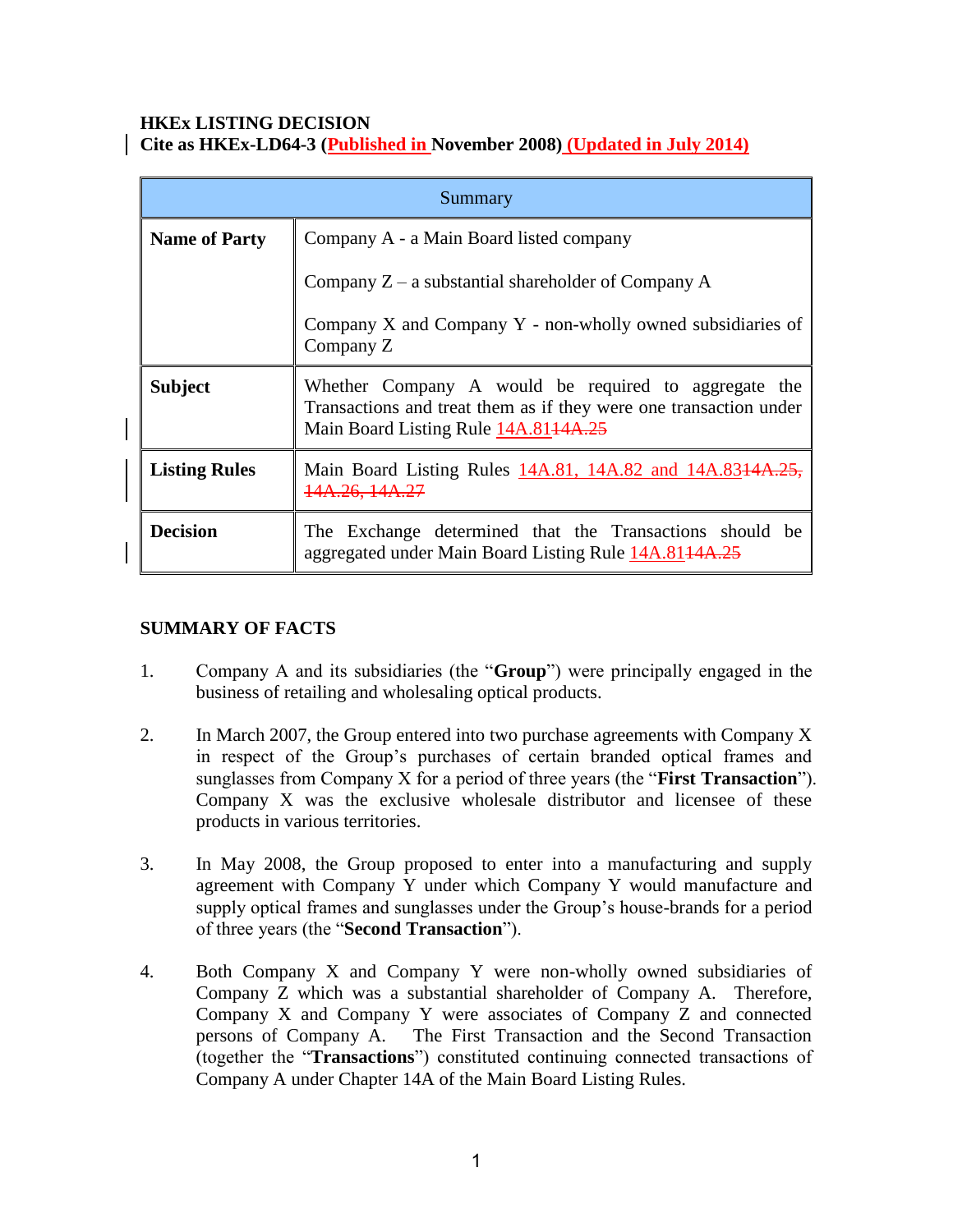- 5. Company A submitted the following to support not aggregating the Transactions:
	- The nature of the Transactions was different from each other in that the First Transaction was a trading transaction involving purchases of certain branded optical products, whereas the Second Transaction was a manufacturing transaction involving the Group commissioning Company Y to manufacture optical products bearing brand-names owned by the Group.
	- In respect of the First Transaction, Company A had no choice of supplier as Company X was the exclusive distributor of the branded optical products, whereas in respect of the Second Transaction, Company Y was a manufacturer selected by Company A from a group of possible suppliers by reference to objective criteria without any element of favourism.
	- In terms of Company A's procurement timetable, the First Transaction was regarded as a downstream transaction whereas the Second Transaction was an upstream transaction.
	- The procurement of branded optical products and products under the Group's own brand names was handled by different teams in the Group.

### **THE ISSUE RAISED FOR CONSIDERATION**

6. Whether Company A would be required to aggregate the Transactions and treat them as if they were one transaction under Rule 14A.8144A.25.

# **APPLICABLE LISTING RULE OR PRINCIPLE**

7. Main Board Listing Rule 14A.81 14A.25 provides that:

The Exchange will aggregate a series of connected transactions and treat them as if they were one transaction if they were all completed within a 12-month period or are otherwise related. …

8. Main Board Listing Rule 14A.82 14A.26-provides that:

Factors that which the Exchange will consider may take into account in determining whether for aggregation of a series of connected transactions will be aggregated include whether-the transactions: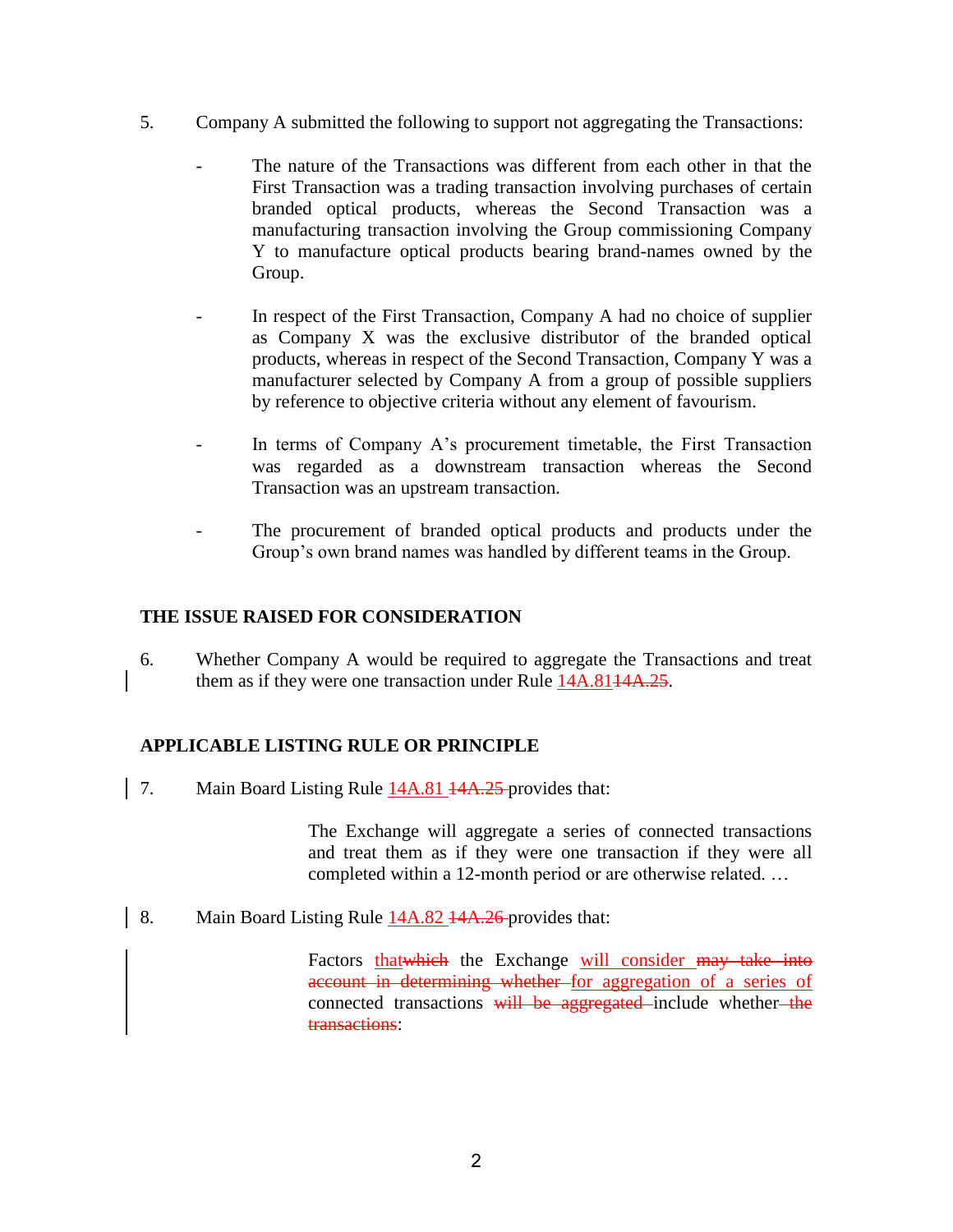- (1) they are entered into by the listed issuer's group with the same party, or with parties who are connected or otherwise associated with one another:
- (2) involve the acquisition or disposal of securities or an interest in one particular company or group of companies;
- $(3)(2)$  they involve the acquisition or disposal of parts of one assets, or securities or interests in a company or group of companies; or
- $(4)(3)$  they together lead to substantial involvement by the listed issuer's group in a new business activity—which did not previously form a part of the listed issuer's principal business activities.
- 9. Main Board Listing Rule  $14A.83$   $14A.27$  provides that:

The Exchange may aggregate consider aggregating all continuing connected transactions with a single-connected person to determine in which category the aggregated transaction falls.

# **ANALYSIS**

- 10. The connected transaction rules seek to ensure that the interests of shareholders as a whole are taken into account by a listed issuer when it enters into transactions with connected persons, in particular to safeguard against connected persons (such as the listed issuer's directors, chief executives or substantial shareholders or their associates) taking advantage of their positions to the detriment of minority shareholders of an issuer. This is achieved by the general requirement for connected transactions to be disclosed and subject to independent shareholders' approval.
- 11. The purpose of aggregation is to prevent a listed issuer from "splitting" an otherwise large transaction into two or more smaller transactions so that, when size tests are applied to each smaller transaction, it does not reach the relevant thresholds for requiring disclosure and/or shareholders' approval under Chapter 14A. Pursuant to Rule 14A.8114A.25, the Exchange may require a listed issuer to aggregate a series of transaction if they are all completed within a 12 month period or are otherwise related.
- 12. Rule 14A.82 14A.26 sets out a non-exhaustive list of factors which the Exchange will take into account in applying the aggregation rule. The rule intends to provide guidance on the circumstances where the Exchange may require aggregation of transactions of a listed issuer. When determining whether